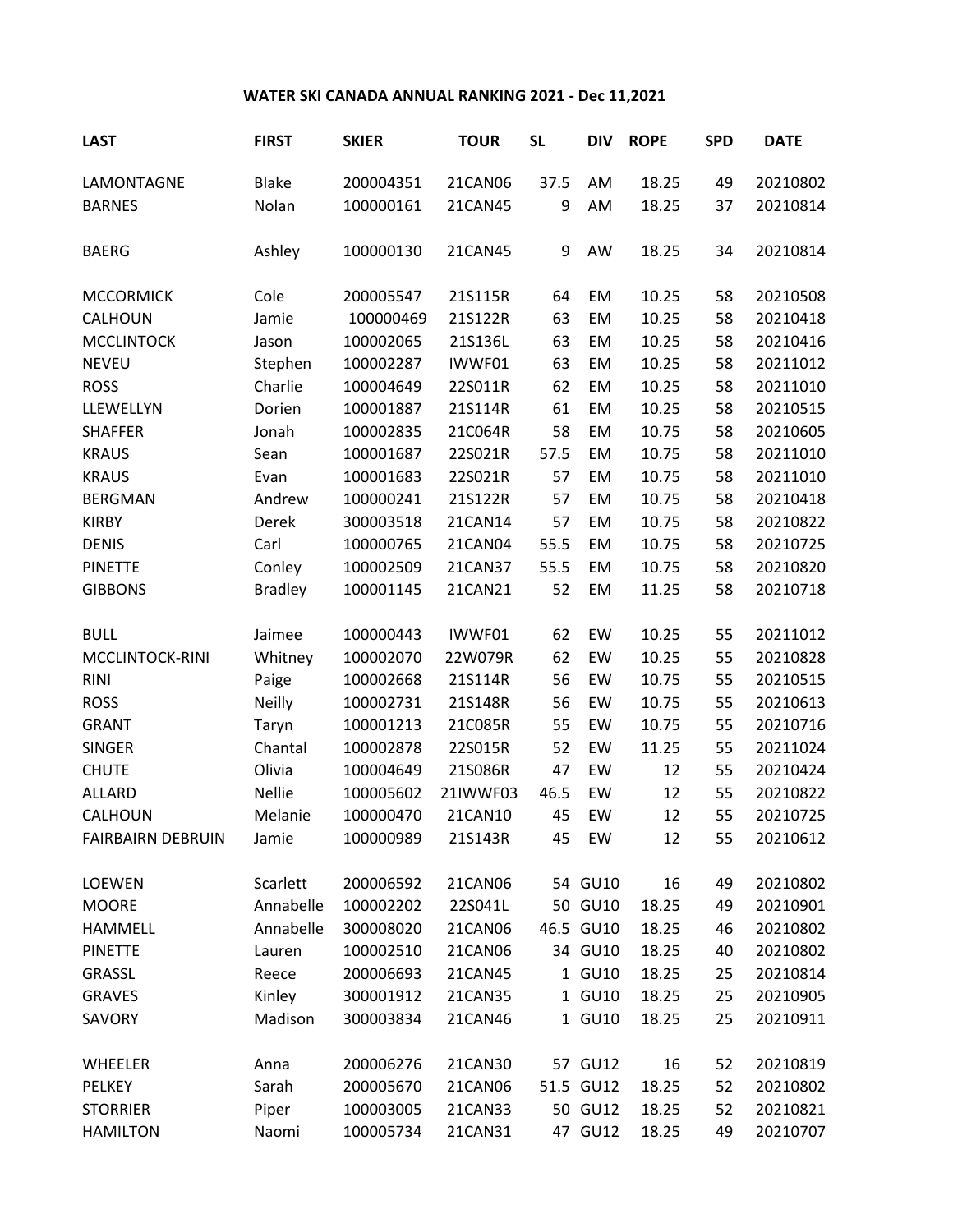| <b>BEYNON</b>    | Adeline        | 300002073 | 21CAN10  | 42 GU12   | 18.25 | 46 | 20210725 |
|------------------|----------------|-----------|----------|-----------|-------|----|----------|
| <b>STRILCHUK</b> | Sophie         | 200005847 | 21CAN09  | 41 GU12   | 18.25 | 46 | 20210911 |
| <b>STOLTE</b>    | Tori           | 300001682 | 21CAN45  | 39 GU12   | 18.25 | 46 | 20210814 |
| <b>MUELLER</b>   | <b>Britta</b>  | 300003855 | 21CAN44  | 33 GU12   | 18.25 | 43 | 20210911 |
| <b>BERUBE</b>    | Lucy           | 200007251 | 21CAN04  | 26 GU12   | 18.25 | 40 | 20210725 |
| <b>JEFFERSON</b> | <b>Breenie</b> | 100001505 | 21CAN46  | 13 GU12   | 18.25 | 34 | 20210911 |
| <b>DAVIS</b>     | Tenley         | 300001639 | 21CAN28  | 2 GU12    | 18.25 | 28 | 20210717 |
| PINSONNEAULT     | Kate           | 200007623 | 21CAN06  | 71 GU14   | 13    | 52 | 20210802 |
| <b>JURCINA</b>   | Taylor         | 100005922 | 21CAN35  | 69 GU14   | 14.25 | 55 | 20210905 |
| <b>KUNTZ</b>     | Hannah         | 200007571 | 21CAN11  | 62 GU14   | 14.25 | 52 | 20210711 |
| <b>FRIEDRICH</b> | Chloe          | 300007334 | 21CAN05  | 53 GU14   | 18.25 | 52 | 20210701 |
| <b>GOYETTE</b>   | Lea            | 200007062 | 21CAN39  | 52 GU14   | 18.25 | 52 | 20210815 |
| <b>TAMBLYN</b>   | Emma           | 300007501 | 21CAN14  | 50 GU14   | 18.25 | 52 | 20210822 |
| <b>GODFREY</b>   | Emily          | 200006048 | 21CAN32  | 45.5 GU14 | 18.25 | 49 | 20210829 |
| <b>JONES</b>     | Amelia         | 100001549 | 21CAN37  | 40 GU14   | 18.25 | 46 | 20210820 |
| <b>HUCK</b>      | Abigail        | 100005427 | 21CAN40  | 31 GU14   | 18.25 | 43 | 20210806 |
| <b>CULLUM</b>    | Ashtynn        |           | 21CAN28  | 17 GU14   | 18.25 | 34 | 20210717 |
| <b>JULIEN</b>    | Coralie        | 300006889 | 21CAN39  | 2.5 GU14  | 18.25 | 28 | 20210815 |
| <b>MOSSING</b>   | Claire         | 200007739 | 21CAN33  | 2 GU14    | 18.25 | 28 | 20210821 |
| <b>CHUTE</b>     | Olivia         | 100004649 | 21S086R  | 83 WU17   | 12    | 55 | 20210424 |
| ALLARD           | <b>Nellie</b>  | 100005602 | 21IWWF03 | 82.5 WU17 | 12    | 55 | 20210822 |
| O'BRIEN          | Shae           | 100003586 | 21S114R  | 80 WU17   | 12    | 55 | 20210515 |
| <b>PELKEY</b>    | Megan          | 200005667 | 22S018R  | 80 WU17   | 12    | 55 | 20211003 |
| <b>BARKWELL</b>  | Nikola         | 200006840 | 22S044L  | 76 WU17   | 13    | 55 | 20210828 |
| <b>STOPNICKI</b> | Hannah         | 200005992 | 22S051R  | 75 WU17   | 13    | 55 | 20211009 |
| <b>BONHAM</b>    | Carly          | 100005196 | 22S016R  | 73 WU17   | 13    | 55 | 20210905 |
| <b>HUNTER</b>    | Sophie         | 200006931 | 21CAN10  | 68 WU17   | 14.25 | 55 | 20210725 |
| <b>STEEN</b>     | Callie         | 200006823 | 21CAN06  | 68 WU17   | 14.25 | 55 | 20210802 |
| <b>ROBERTSON</b> | Aselin         | 200006957 | 21CAN06  | 65.5 WU17 | 16    | 55 | 20210802 |
| LEWIS            | Riley          | 300004333 | 21CAN38  | 64 WU17   | 16    | 55 | 20210901 |
| LOEWEN           | Dakota         | 200005689 | 21CAN21  | 64 WU17   | 16    | 55 | 20210718 |
| <b>BARKWELL</b>  | Taylor         | 200006841 | 22S015R  | 63 WU17   | 16    | 55 | 20211024 |
| <b>GERMAIN</b>   | Ellie          | 100003948 | 21CAN33  | 62 WU17   | 16    | 55 | 20210821 |
| <b>GUSTAFSON</b> | Alexee         | 300001933 | 21CAN06  | 61 WU17   | 16    | 55 | 20210802 |
| LAHAIE           | Sophie         | 300001698 | 21CAN43  | 55 WU17   | 16    | 55 | 20210912 |
| LACHANCE         | Darah          | 100004016 | 21CAN29  | 70 WU17   | 18.25 | 55 | 20210724 |
| <b>MUNROE</b>    | Chelsey        | 100014367 | 21CAN16  | 58.5 WU17 | 18.25 | 55 | 20210717 |
| <b>ADAMS</b>     | Amanda         | 300001100 | 21CAN37  | 58 WU17   | 18.25 | 55 | 20210820 |
| <b>SURETTE</b>   | Ryann          | 100004663 | 21CAN29  | 58 WU17   | 18.25 | 49 | 20210724 |
| <b>PACE</b>      | Victoria       | 300008676 | 21CAN32  | 57.5 WU17 | 18.25 | 55 | 20210829 |
| <b>DIXON</b>     | Rachel         | 100000821 | 21CAN28  | 52.5 WU17 | 18.25 | 52 | 20210717 |
| <b>SURETTE</b>   | Chelsey        |           | 21CAN07  | 52 WU17   | 18.25 | 52 | 20210718 |
| <b>BRECKEL</b>   | Judy           | 300008241 | 21CAN34  | 51 WU17   | 18.25 | 52 | 20210821 |
| <b>GERMAIN</b>   | Anya           | 100003949 | 21CAN04  | 50.5 WU17 | 18.25 | 52 | 20210725 |
| <b>FROSTAD</b>   | Margot         | 300001856 | 21CAN40  | 31 WU17   | 18.25 | 43 | 20210806 |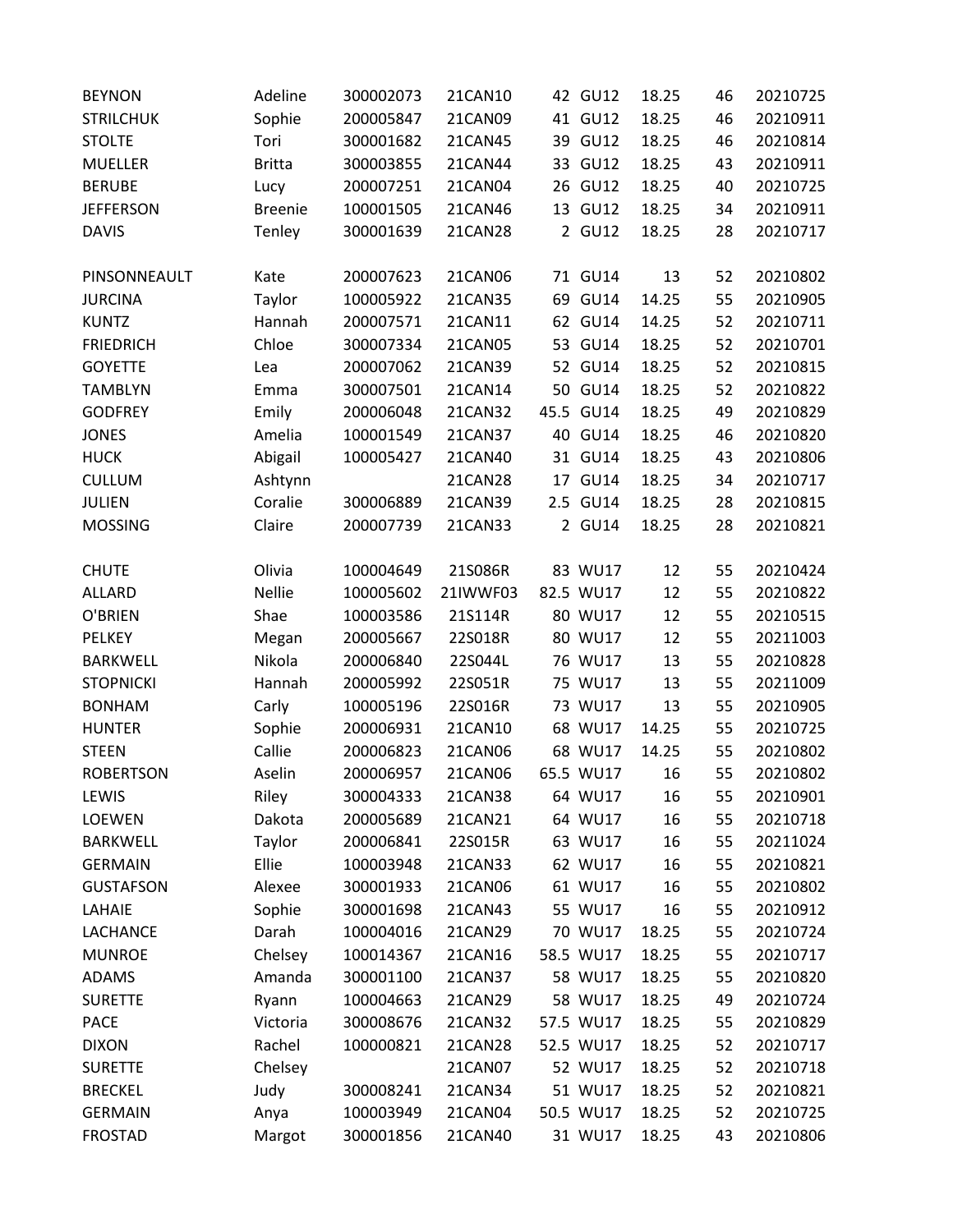| <b>BULL</b>              | Jaimee        | 100000443 | 21S104R |                | 62 WU21        | 10.25 | 55 | 20210627 |
|--------------------------|---------------|-----------|---------|----------------|----------------|-------|----|----------|
| <b>RINI</b>              | Paige         | 100002668 | 21S114R |                | 56 WU21        | 10.75 | 55 | 20210515 |
| <b>ROSS</b>              | <b>Neilly</b> | 100002731 | 21S148R |                | 56 WU21        | 10.75 | 55 | 20210613 |
| <b>RAMSAY</b>            | Rebecca       | 100004871 | 21CAN06 |                | 44 WU21        | 13    | 55 | 20210802 |
| <b>WILKES</b>            | Erin          | 200006006 | 21CAN10 |                | 34 WU21        | 14.25 | 55 | 20210725 |
| <b>RANKIN</b>            | Liv           | 300007339 | 21CAN06 |                | 31 WU21        | 14.25 | 55 | 20210802 |
| <b>DANIS</b>             | Leslie        | 200006129 | 21CAN19 |                | 28 WU21        | 16    | 55 | 20210722 |
| <b>GADSBY</b>            | Michaela      | 100004964 | 21CAN09 |                | 28 WU21        | 16    | 55 | 20210911 |
| <b>CLOUTIER</b>          | Katherine     | 200004182 | 21CAN43 |                | 25.5 WU21      | 16    | 55 | 20210912 |
| <b>ALLARD</b>            | Marilou       | 100005601 | 21CAN39 |                | 22 WU21        | 18.25 | 55 | 20210815 |
| <b>BECK</b>              | Isabel        | 200007345 | 21CAN30 |                | 17.5 WU21      | 18.25 | 52 | 20210819 |
| <b>BOOTH</b>             | Carly         | 100005596 | 21CAN29 |                | 14.5 WU21      | 18.25 | 52 | 20210724 |
| <b>GRAY</b>              | Courtney      | 100001221 | 21CAN40 |                | 2 WU21         | 18.25 | 46 | 20210806 |
| MCCLINTOCK-RINI          | Whitney       | 100002070 | 22W079R | 62             | W              | 10.25 | 55 | 20210828 |
| <b>GRANT</b>             | Taryn         | 100001213 | 21S122R | 55             | W              | 10.75 | 55 | 20210418 |
| <b>SINGER</b>            | Chantal       | 100002878 | 22S015R | 52             | W              | 11.25 | 55 | 20211024 |
| CALHOUN                  | Melanie       | 100000470 | 21CAN10 | 45             | W              | 12    | 55 | 20210725 |
| <b>FAIRBAIRN DEBRUIN</b> | Jamie         | 100000989 | 21S143R | 45             | W              | 12    | 55 | 20210612 |
| HOLLERBAUM               | Hunter        | 100004949 | 21CAN09 | 33.5           | W              | 14.25 | 55 | 20210911 |
| <b>OUELLETTE</b>         | Laurence      | 100003799 | 21CAN43 | 32             | W              | 14.25 | 55 | 20210912 |
| MACDONALD                | Jacqueline    | 300001529 | 21CAN37 | 31.5           | W              | 14.25 | 55 | 20210820 |
| <b>MUELLER</b>           | Elan          | 300003868 | 21CAN44 | $\overline{2}$ | W              | 18.25 | 46 | 20210911 |
| <b>WONDGA</b>            | Taryn         |           | 21CAN40 | $\mathbf{1}$   | W              | 18.25 | 46 | 20210806 |
| <b>EDGECOMBE</b>         | Tiffany       | 200006171 | 21CAN21 | 56             | W <sub>3</sub> | 12    | 55 | 20210718 |
| MUTCHER-STEEN            | Ashleigh      | 100005274 | 21CAN21 | 50.5           | W <sub>3</sub> | 13    | 55 | 20210718 |
| <b>RIORDEN</b>           | Michelle      | 200007480 | 21CAN03 | 44             | W <sub>3</sub> | 14.25 | 55 | 20210703 |
| <b>WRIGHT</b>            | Sarah         | 200004269 | 21CAN37 | 36             | W <sub>3</sub> | 16    | 55 | 20210820 |
| <b>GILBERT</b>           | Carissa       | 200007574 | 21CAN10 | 35             | W <sub>3</sub> | 18.25 | 55 | 20210725 |
| <b>BAXTER</b>            | Alana         | 100005252 | 21CAN06 | 29             | W <sub>3</sub> | 18.25 | 52 | 20210802 |
| <b>BEEKMAN</b>           | Mackenzie     | 200006299 | 21CAN06 | 25.5           | W <sub>3</sub> | 18.25 | 52 | 20210802 |
| <b>CAREY</b>             | Melanie       | 200007648 | 21CAN39 | 18.5           | W <sub>3</sub> | 18.25 | 49 | 20210815 |
| <b>KRAUS</b>             | Kristy        | 100001684 | 22S021R | 50             | W4             | 12    | 52 | 20211010 |
| <b>COLCLEUGH</b>         | Rae-Lee       | 100000590 | 21CAN06 | 44             | W4             | 13    | 52 | 20210802 |
| <b>DURIGON</b>           | Wendy         | 200004559 | 21CAN30 | 44             | W4             | 13    | 52 | 20210819 |
| <b>JANZEN</b>            | Wendy         | 100003571 | 21CAN46 | 44             | W4             | 13    | 52 | 20210911 |
| <b>SUMMERS</b>           | Linda         | 100003016 | 21CAN46 | 44             | W4             | 13    | 52 | 20210911 |
| MACDONALD                | Terri         | 100001945 | 21CAN46 | 38             | W4             | 14.25 | 52 | 20210911 |
| ABT                      | Loree         | 100005831 | 21CAN33 | 40             | W4             | 18.25 | 52 | 20210821 |
| <b>BOYD</b>              | Stephanie     | 300005044 | 21CAN38 | 28             | W4             | 18.25 | 52 | 20210901 |
| <b>JONES</b>             | Christina     | 100001552 | 21CAN37 | 22             | W4             | 18.25 | 49 | 20210820 |
| <b>LEECH</b>             | Tanya         | 100001829 | 21CAN40 | 16             | W4             | 18.25 | 46 | 20210806 |
| <b>METCALFE</b>          | Tracey        | 100002169 | 21CAN40 | $\mathbf 1$    | W4             | 18.25 | 40 | 20210806 |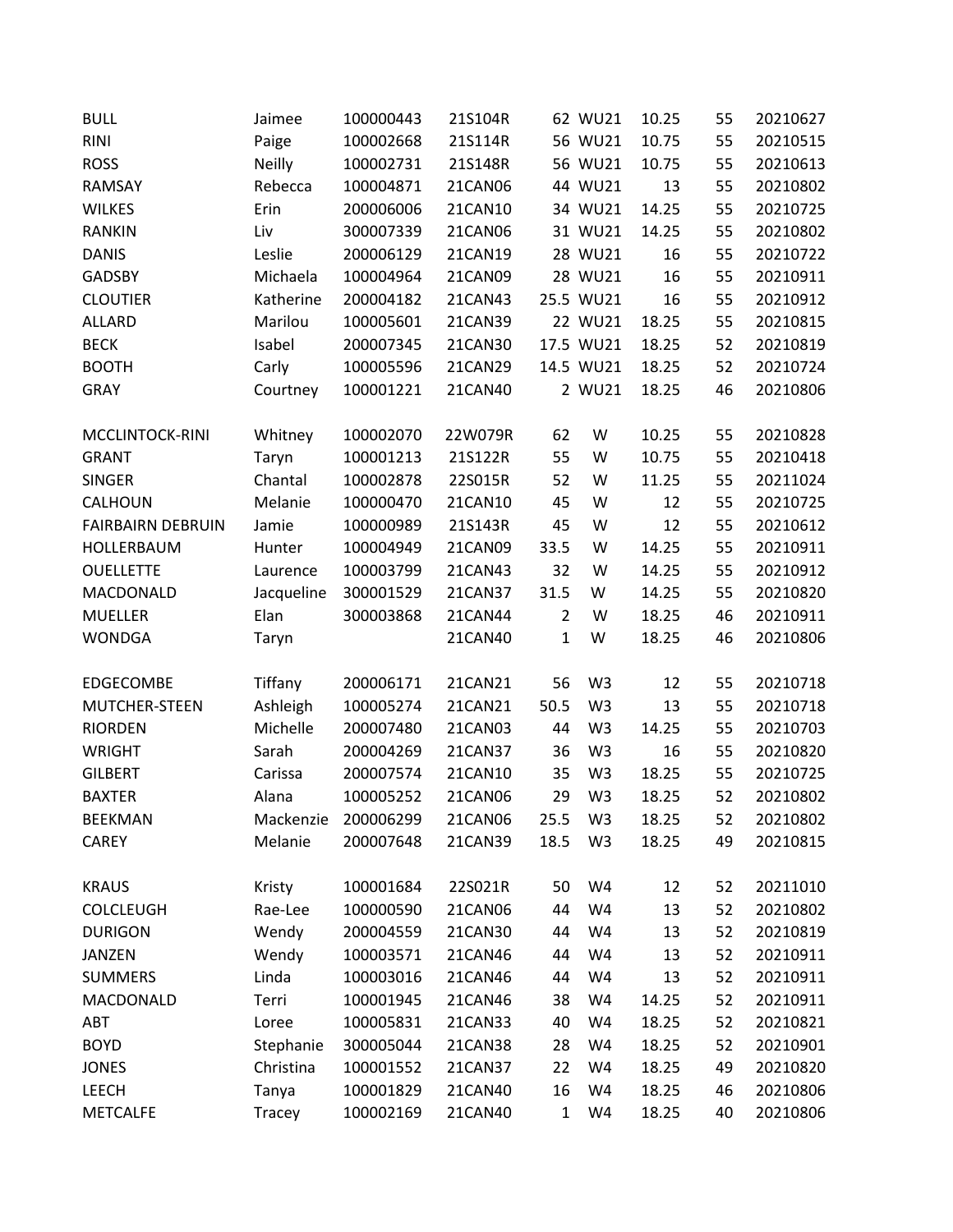| <b>POWELL</b>    | Rhonda      | 100002553 | 21CAN04 | 46.5 | W <sub>5</sub> | 13    | 52 | 20210725 |
|------------------|-------------|-----------|---------|------|----------------|-------|----|----------|
| <b>MOSTELLER</b> | Maureen     | 100002231 | 21CAN06 | 46   | W <sub>5</sub> | 13    | 52 | 20210802 |
| <b>WIWCHAR</b>   | Teresa      | 100004324 | 21CAN14 | 37   | W <sub>5</sub> | 14.25 | 52 | 20210822 |
| CHEETHAM         | Carolyn     | 200004273 | 21CAN06 | 34   | W <sub>5</sub> | 16    | 52 | 20210802 |
| <b>HESSIAN</b>   | Renee       | 200005081 | 21CAN02 | 6    | W <sub>5</sub> | 18.25 | 40 | 20210714 |
|                  |             |           |         |      |                |       |    |          |
| <b>BARRY</b>     | Damaris     | 100000169 | 21CAN37 | 38.3 | W <sub>6</sub> | 14.25 | 52 | 20210820 |
| <b>PHILLIPS</b>  | Kathy       | 100002480 | 21CAN37 | 38   | W6             | 14.25 | 52 | 20210820 |
| <b>RYAN</b>      | Catherine   | 200005332 | 21CAN10 | 38   | W <sub>6</sub> | 14.25 | 52 | 20210725 |
| <b>MULDERS</b>   | Evelyn      | 100002251 | 21CAN37 | 27   | W <sub>6</sub> | 18.25 | 52 | 20210820 |
| <b>FAIRBAIRN</b> | Margy       | 200007483 | 21CAN02 | 6    | W <sub>6</sub> | 18.25 | 40 | 20210714 |
| <b>KUNTZ</b>     | Ethan       | 300004885 | 21CAN06 |      | 61.5 BU10      | 14.25 | 49 | 20210802 |
| <b>FLINN</b>     | Ben         | 300007836 | 21CAN35 | 45   | <b>BU10</b>    | 18.25 | 46 | 20210905 |
| LENG             | Benjamin    |           | 21CAN46 | 28   | <b>BU10</b>    | 18.25 | 37 | 20210911 |
| <b>KRISTIAN</b>  | Maxime      | 200004692 | 21CAN45 |      | 27 BU10        | 18.25 | 34 | 20210814 |
| LAXDAL           | Charlie     | 300009192 | 21CAN37 | 14   | <b>BU10</b>    | 18.25 | 34 | 20210820 |
| SHEMILT          | Victor      | 100005444 | 21CAN40 | 9.25 | <b>BU10</b>    | 18.25 | 31 | 20210806 |
| <b>MUELLER</b>   | Carson      | 300005039 | 21CAN44 | 9    | <b>BU10</b>    | 18.25 | 28 | 20210911 |
| <b>BALON</b>     | Ben         | 300001369 | 21CAN33 | 6    | <b>BU10</b>    | 18.25 | 28 | 20210821 |
| <b>BALON</b>     | <b>Brad</b> | 300001766 | 21CAN34 | 5    | <b>BU10</b>    | 18.25 | 25 | 20210821 |
| <b>HAMILTON</b>  | Aiden       | 100005735 | 21CAN45 |      | 2 BU10         | 18.25 | 25 | 20210814 |
| <b>MOORE</b>     | Jackson     | 300002238 | 21CAN35 |      | 2 BU10         | 18.25 | 25 | 20210905 |
| <b>JEFFERSON</b> | Noah        | 100005299 | 21CAN46 |      | 1 BU10         | 18.25 | 25 | 20210911 |
|                  |             |           |         |      |                |       |    |          |
| <b>BARKWELL</b>  | Ethan       | 200006842 | 22C012R |      | 82 BU12        | 12    | 55 | 20210904 |
| <b>BARKWELL</b>  | Zachary     | 200006843 | 21M998B |      | 79.5 BU12      | 12    | 55 | 20210730 |
| <b>HAMMELL</b>   | Stuart      | 200007602 | 21CAN06 |      | 63 BU12        | 16    | 52 | 20210802 |
| <b>MEDNICK</b>   | Reuben      | 200006423 | 21CAN30 |      | 62 BU12        | 16    | 55 | 20210819 |
| CRESSWELL        | Ryan        | 200006279 | 21CAN05 | 55   | <b>BU12</b>    | 16    | 52 | 20210701 |
| <b>CLUNIE</b>    | Samson      | 200004673 | 21CAN32 |      | 56 BU12        | 18.25 | 55 | 20210721 |
| <b>BIBEAU</b>    | Caleb       | 300008168 | 21CAN43 |      | 51.5 BU12      | 18.25 | 52 | 20210912 |
| <b>KUNTZ</b>     | Jacob       | 300004093 | 21CAN10 |      | 46 BU12        | 18.25 | 49 | 20210725 |
| <b>BAXTER</b>    | Matthew     | 300006984 | 21CAN14 |      | 45.5 BU12      | 18.25 | 49 | 20210822 |
| <b>DIXON</b>     | Asher       | 100000817 | 21CAN37 |      | 43.5 BU12      | 18.25 | 49 | 20210820 |
| <b>MOSSING</b>   | Reid        | 200007773 | 21CAN33 |      | 39.5 BU12      | 18.25 | 46 | 20210821 |
| <b>JANSEN</b>    | Eric        | 300005398 | 21CAN35 |      | 21 BU12        | 18.25 | 37 | 20210905 |
| <b>CULLUM</b>    | Maddex      |           | 21CAN28 | 9    | <b>BU12</b>    | 18.25 | 31 | 20210717 |
| GRASSL           | Ben         | 200006692 | 21CAN09 |      | 5 BU12         | 18.25 | 28 | 20210911 |
| LAXDAL           | Henry       | 300003270 | 21CAN37 |      | 4.5 BU12       | 18.25 | 28 | 20210820 |
| WEBB             | Cole        | 300003098 | 21CAN37 |      | 3 BU12         | 18.25 | 28 | 20210820 |
|                  |             |           |         |      |                |       |    |          |
| <b>HAMILTON</b>  | Ethan       | 100005731 | 21CAN45 |      | 71 BU14        | 14.25 | 55 | 20210814 |
| <b>KRISTIAN</b>  | Enzo        | 200004691 | 21CAN45 |      | 69 BU14        | 14.25 | 55 | 20210814 |
| <b>BELAIR</b>    | Oliver      | 300003742 | 21CAN43 |      | 66.5 BU14      | 14.25 | 55 | 20210912 |
| <b>GRAVES</b>    | Easton      | 200007004 | 21CAN07 |      | 65.5 BU14      | 14.25 | 55 | 20210718 |
| <b>GOULAH</b>    | Jaret       | 200007581 | 21CAN37 |      | 65 BU14        | 16    | 55 | 20210820 |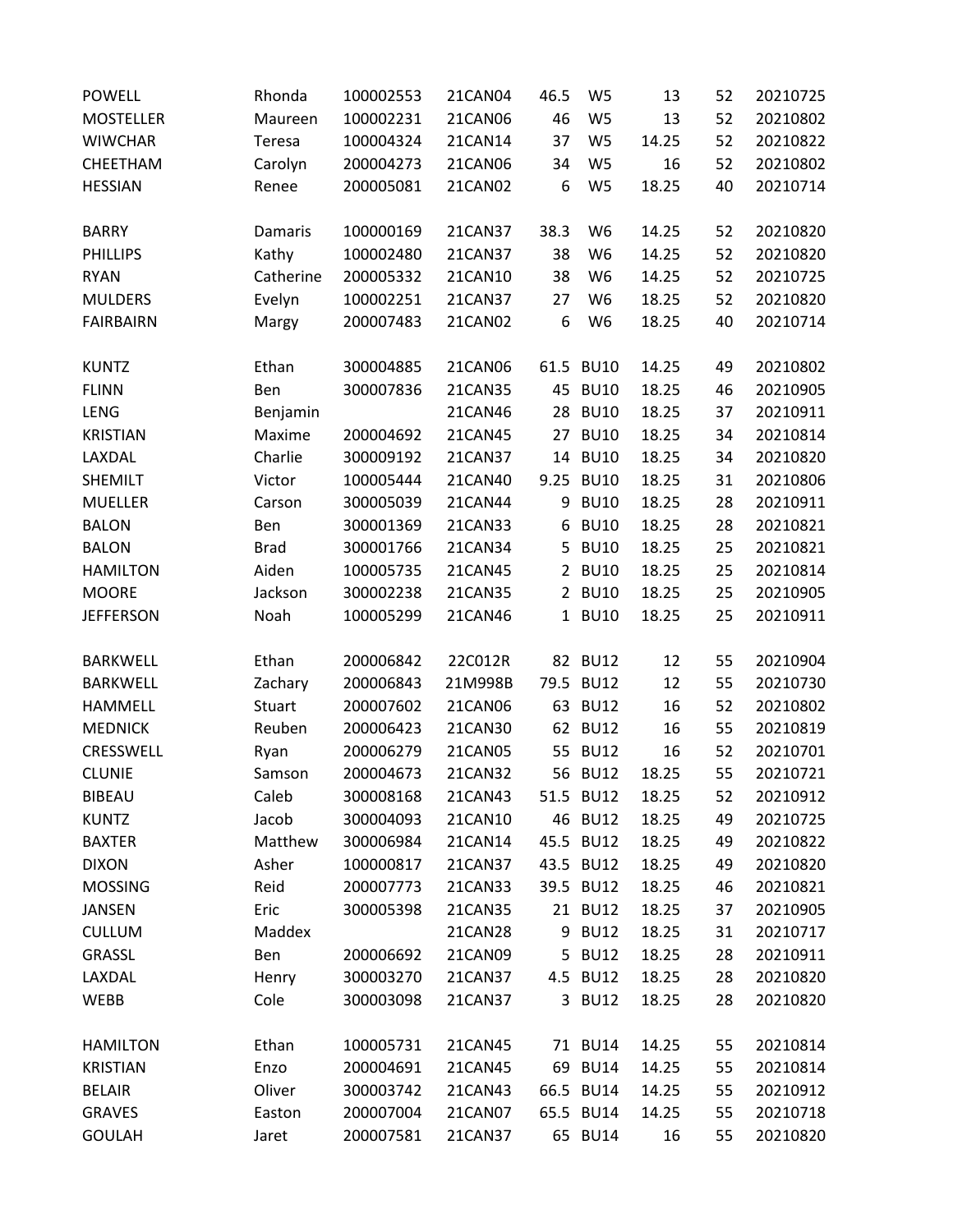| <b>CUILLERET</b> | Louis                 | 200006124 | 21CAN10  |    | 63.5 BU14   | 16    | 55 | 20210725 |
|------------------|-----------------------|-----------|----------|----|-------------|-------|----|----------|
| <b>BEYNON</b>    | Hayden                | 200007328 | 21CAN30  |    | 62 BU14     | 16    | 55 | 20210819 |
| <b>PINETTE</b>   | Linden                | 100002512 | 22S044L  |    | 62 BU14     | 16    | 52 | 20210828 |
| <b>HILL</b>      | Parks                 | 300007352 | 21CAN06  |    | 61 BU14     | 16    | 55 | 20210802 |
| <b>STRILCHUK</b> | Maxwell               | 200005559 | 21CAN06  |    | 61 BU14     | 16    | 55 | 20210802 |
| <b>LEFORT</b>    | Maxim                 | 300003839 | 21CAN43  |    | 55.5 BU14   | 18.25 | 55 | 20210912 |
| <b>STOLTE</b>    | Carter                | 200007661 | 21CAN45  |    | 51.5 BU14   | 18.25 | 52 | 20210814 |
| <b>HANKEL</b>    | Nate                  | 200005520 | 21CAN33  |    | 51 BU14     | 18.25 | 52 | 20210821 |
| <b>JANSEN</b>    | Jacob                 | 200004366 | 21CAN32  |    | 51 BU14     | 18.25 | 52 | 20210829 |
| <b>JANSEN</b>    | Isaac                 | 200004365 | 21CAN35  |    | 50 BU14     | 18.25 | 52 | 20210905 |
| <b>WRIGHT</b>    | Logan                 | 200004272 | 21CAN37  |    | 47 BU14     | 18.25 | 49 | 20210820 |
| <b>WRIGHT</b>    | Grayson               | 200004271 | 21CAN37  |    | 44 BU14     | 18.25 | 49 | 20210820 |
| <b>HRON</b>      | Sebastian             | 300003442 | 21CAN19  | 40 | <b>BU14</b> | 18.25 | 46 | 20210722 |
| WEDD             | Caden                 |           | 21CAN37  |    | 38.3 BU14   | 18.25 | 46 | 20210820 |
| <b>HUBBS</b>     | Cooper                | 300002143 | 21CAN23  |    | 1 BU14      | 18.25 | 28 | 20210703 |
| <b>NEALE</b>     | Cooper                | 100005302 | 21CAN23  |    | 1 BU14      | 18.25 | 28 | 20210703 |
|                  |                       |           |          |    |             |       |    |          |
| <b>ROSS</b>      | Charlie               | 100004649 | 22S011R  |    | 104 MU17    | 10.25 | 58 | 20211010 |
| <b>KRAUS</b>     | Evan                  | 100001683 | 22S021R  |    | 99 MU17     | 10.75 | 58 | 20211010 |
| <b>BIGOURDAN</b> | Leo                   | 100005481 | 22S021R  |    | 92 MU17     | 11.25 | 58 | 20211010 |
| <b>HORWOOD</b>   | Christopher 100001410 |           | 21IWWF03 |    | 88 MU17     | 12    | 58 | 20210822 |
| <b>BIGOURDAN</b> | Ty                    | 200004335 | 22S044L  |    | 87.5 MU17   | 12    | 58 | 20210828 |
| WHEELER          | Ben                   | 100003308 | 21CAN30  |    | 86 MU17     | 12    | 58 | 20210819 |
| <b>CHAMBERS</b>  | Jacob                 | 100000519 | 22S015R  |    | 85.5 MU17   | 12    | 58 | 20211024 |
| <b>HORWOOD</b>   | Jonathan              | 100001412 | 21CAN21  |    | 83 MU17     | 13    | 58 | 20210718 |
| <b>PINETTE</b>   | Lucas                 | 100002513 | 22S015R  |    | 82 MU17     | 13    | 58 | 20211024 |
| <b>CHAMBERS</b>  | Jacob                 | 100000519 | 22C027R  |    | 81 MU17     | 13    | 58 | 20210904 |
| <b>GELLER</b>    | Micky                 | 200006140 | 21CAN01  |    | 80 MU17     | 13    | 58 | 20210702 |
| <b>JURCINA</b>   | Jack                  | 100005921 | 21CAN35  |    | 76 MU17     | 14.25 | 58 | 20210905 |
| <b>GERMAIN</b>   | Drew                  | 100003946 | 21CAN06  |    | 73 MU17     | 14.25 | 58 | 20210802 |
| <b>MACISAAC</b>  | Mason                 | 300007335 | 21CAN32  |    | 71 MU17     | 16    | 58 | 20210829 |
| PINSONNEAULT     | Matt                  | 200007624 | 21CAN37  |    | 71 MU17     | 16    | 58 | 20210820 |
| <b>HUMBER</b>    | Cole                  | 200005760 | 21CAN32  |    | 67 MU17     | 16    | 58 | 20210721 |
| <b>HENUSET</b>   | Andrew                | 300008309 | 21CAN21  |    | 69 MU17     | 18.25 | 58 | 20210718 |
| <b>HANKEL</b>    | <b>Brodie</b>         | 200005519 | 21CAN33  |    | 64 MU17     | 18.25 | 58 | 20210821 |
| <b>LEFORT</b>    | Anthony               | 300003123 | 21CAN43  |    | 58 MU17     | 18.25 | 55 | 20210912 |
| <b>BECK</b>      | Alistair              | 200007346 | 21CAN14  |    | 57.5 MU17   | 18.25 | 55 | 20210822 |
| <b>ROBERTSON</b> | Teagan                | 300002822 | 21CAN23  |    | 52 MU17     | 18.25 | 52 | 20210703 |
| <b>TAYLOR</b>    | Jacob                 | 300002997 | 21CAN37  |    | 41.5 MU17   | 18.25 | 46 | 20210820 |
| RIDEOUT          | Cole                  | 300008192 | 21CAN19  |    | 38 MU17     | 18.25 | 46 | 20210722 |
| <b>DELAQUIS</b>  | Malik                 | 300001339 | 21CAN39  |    | 2 MU17      | 18.25 | 28 | 20210815 |
| <b>MCCORMICK</b> | Cole                  | 200005547 | 21S115R  |    | 64 MU21     | 10.25 | 58 | 20210508 |
| CALHOUN          | Jamie                 | 100000469 | 21S122R  |    | 63 MU21     | 10.25 | 58 | 20210418 |
| <b>KRAUS</b>     | Sean                  | 100001687 | 22S021R  |    | 57.5 MU21   | 10.75 | 58 | 20211010 |
| <b>KRAUS</b>     | Evan                  | 100001683 | 22S012R  |    | 56 MU21     | 10.75 | 58 | 20211002 |
| <b>GIBBONS</b>   | <b>Bradley</b>        | 100001145 | 21CAN21  |    | 52 MU21     | 11.25 | 58 | 20210718 |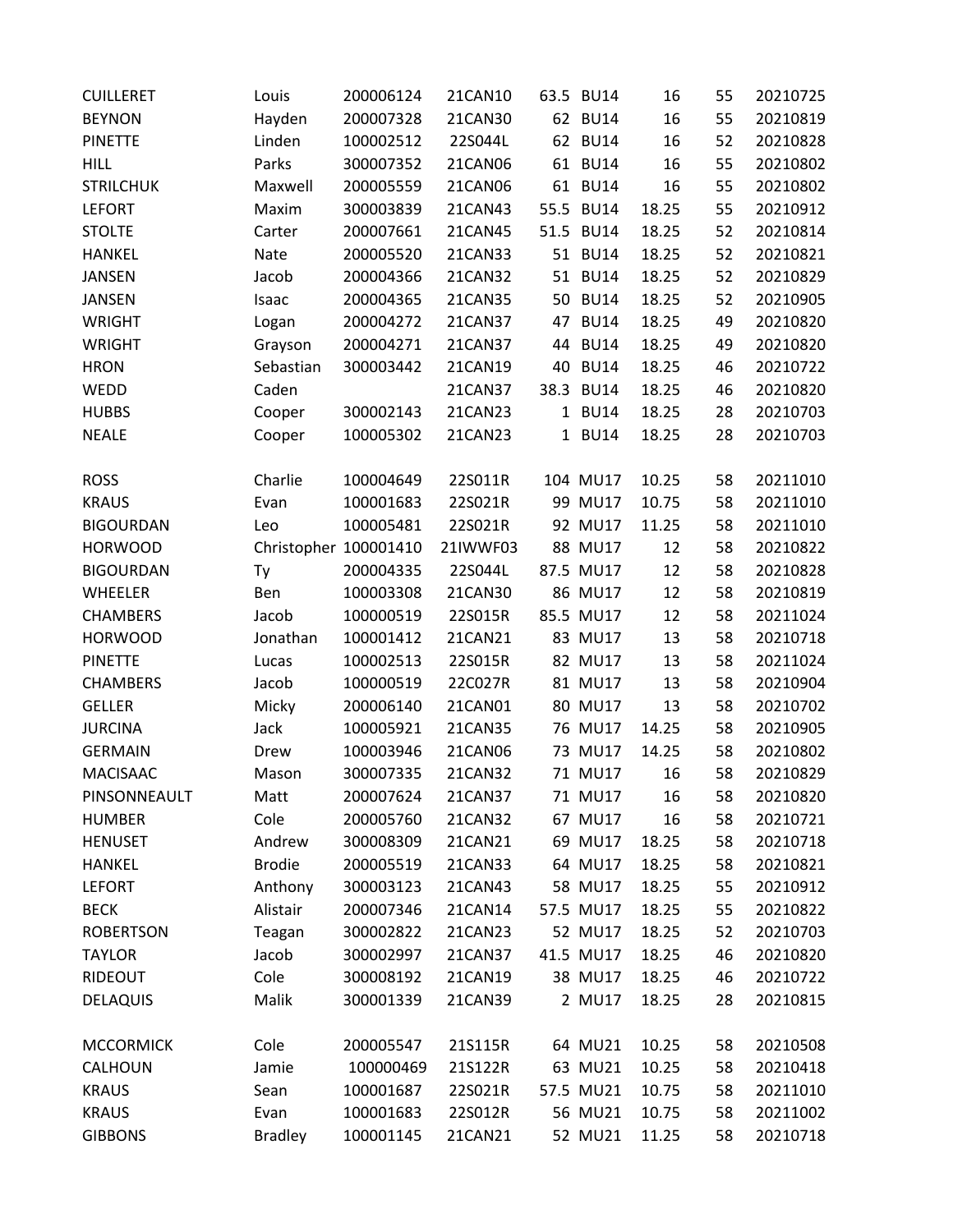| <b>LUCAS</b>      | Carter         | 100001919 | 21IWWF06 |      | 46 MU21        | 12    | 58 | 20210825 |
|-------------------|----------------|-----------|----------|------|----------------|-------|----|----------|
| <b>BOBLITZ</b>    | James          | 100000309 | 21CAN10  |      | 45 MU21        | 12    | 58 | 20210725 |
| PAUL              | Ivison         | 200007064 | 21CAN10  |      | 45 MU21        | 12    | 58 | 20210725 |
| PENNINGTON        | Carson         | 200005877 | 21CAN19  |      | 40.5 MU21      | 13    | 58 | 20210722 |
| COX               | Danny          | 200007408 | 21CAN38  |      | 38 MU21        | 13    | 58 | 20210901 |
| <b>CRICHTON</b>   | Lucas          | 200006587 | 21CAN33  |      | 37 MU21        | 13    | 58 | 20210821 |
| <b>SCOTT</b>      | Kaden          | 200005121 | 21CAN37  |      | 34 MU21        | 14.25 | 58 | 20210820 |
| <b>CHRICHTON</b>  | Lucas          | 200006587 | 21CAN22  |      | 32.5 MU21      | 14.25 | 58 | 20210616 |
| <b>JEFFERSON</b>  | Nathaniel      | 100001508 | 21CAN37  |      | 28 MU21        | 16    | 58 | 20210820 |
| <b>THOMPSON</b>   | Kale           | 300009483 | 21CAN33  |      | 22 MU21        | 18.25 | 58 | 20210821 |
| <b>MCCLINTOCK</b> | Jason          | 100002065 | 21S136L  | 63   | M              | 10.25 | 58 | 20210416 |
| <b>NEVEU</b>      | Stephen        | 100002287 | IWWF01   | 63   | M              | 10.25 | 58 | 20211012 |
| LLEWELLYN         | Dorien         | 100001887 | 21S114R  | 61   | M              | 10.25 | 58 | 20210515 |
| <b>SHAFFER</b>    | Jonah          | 100002835 | 21C064R  | 58   | M              | 10.75 | 58 | 20210605 |
| <b>BERGMAN</b>    | Andrew         | 100000241 | 21S122R  | 57   | M              | 10.75 | 58 | 20210418 |
| <b>DENIS</b>      | Carl           | 100000765 | 21CAN04  | 55.5 | M              | 10.75 | 58 | 20210725 |
| <b>PINETTE</b>    | Conley         | 100002509 | 21CAN37  | 55.5 | M              | 10.75 | 58 | 20210820 |
| <b>JOHNSTON</b>   | Northrop       | 200004505 | 21CAN02  | 51.5 | M              | 11.25 | 58 | 20210714 |
| <b>DAIGLE</b>     | Thomas         | 100000706 | 21CAN43  | 50   | M              | 11.25 | 58 | 20210912 |
| <b>HART</b>       | Braydon        | 100001323 | 21CAN22  | 50   | M              | 11.25 | 58 | 20210616 |
| <b>SCHAFER</b>    | Todd           | 100002790 | 21CAN04  | 49.5 | M              | 11.25 | 58 | 20210725 |
| <b>DAIGLE</b>     | Vincent        | 100000707 | 21CAN21  | 47   | M              | 12    | 58 | 20210718 |
| <b>RULE</b>       | Justin         | 100002755 | 21CAN19  | 41   | M              | 13    | 58 | 20210722 |
| <b>PHILLIPS</b>   | Liam           | 100002482 | 21CAN46  | 40.5 | M              | 13    | 58 | 20210911 |
| SABEY             | Dahlin         | 100002769 | 21CAN21  | 40   | M              | 13    | 58 | 20210718 |
| COWAN             | Justin         | 300001576 | 21CAN29  | 3.25 | M              | 14.25 | 58 | 20210724 |
| LEECH             | Ben            | 100001814 | 21CAN40  | 26.5 | M              | 16    | 58 | 20210806 |
| <b>MORLEY</b>     | Tyler          | 300003626 | 21CAN28  | 26   | M              | 16    | 58 | 20210717 |
| CAPCARA           | Denver         | 200006920 | 21CAN21  | 22   | M              | 18.25 | 58 | 20210718 |
| <b>BORESKY</b>    | <b>Brandon</b> | 100000332 | 21CAN44  | 21   | M              | 18.25 | 58 | 20210911 |
| SELINGER          | Jake           | 300005887 | 21CAN38  | 17   | M              | 18.25 | 55 | 20210901 |
| <b>KALMAR</b>     | Matthew        |           | 21CAN23  | 6    | M              | 18.25 | 52 | 20210703 |
| <b>FAIRBAIRN</b>  | Michael        | 200004597 | 21CAN02  | 5    | M              | 18.25 | 49 | 20210714 |
| <b>HEAD</b>       | Kevin          | 100001343 | 21CAN46  | 55.5 | M <sub>3</sub> | 10.75 | 55 | 20210911 |
| <b>PLANTE</b>     | Olivier        | 200005861 | 21CAN39  | 50.5 | M <sub>3</sub> | 11.25 | 55 | 20210815 |
| <b>SCHAFER</b>    | Todd           | 100002790 | PAChamp  | 50.5 | M <sub>3</sub> | 11.25 | 55 | 20211030 |
| <b>DIXON</b>      | Paul           | 100000820 | 21CAN37  | 50   | M <sub>3</sub> | 11.25 | 55 | 20210820 |
| SALOMON-LIMA      | David          | 200007630 | 21CAN43  | 50   | M <sub>3</sub> | 11.25 | 55 | 20210912 |
| <b>FLINN</b>      | Jeff           | 300041497 | 21CAN35  | 49.5 | M <sub>3</sub> | 11.25 | 55 | 20210905 |
| O'NEIL            | Blair          | 300009655 | 21CAN38  | 47   | M <sub>3</sub> | 12    | 55 | 20210901 |
| <b>BEEKMAN</b>    | Ryan           | 200005701 | 21CAN06  | 46   | M <sub>3</sub> | 12    | 55 | 20210802 |
| <b>GOYETTE</b>    | Carl           | 200007060 | 21CAN39  | 45.5 | M <sub>3</sub> | 12    | 55 | 20210815 |
| <b>PENNER</b>     | Chris          | 100002441 | 21CAN08  | 45   | M <sub>3</sub> | 12    | 55 | 20210619 |
| <b>TAKS</b>       | Ryan           | 100005620 | 21CAN06  | 44.5 | M <sub>3</sub> | 12    | 55 | 20210802 |
| <b>FRASER</b>     | Kyle           | 100001065 | 21CAN11  | 44   | M <sub>3</sub> | 12    | 55 | 20210711 |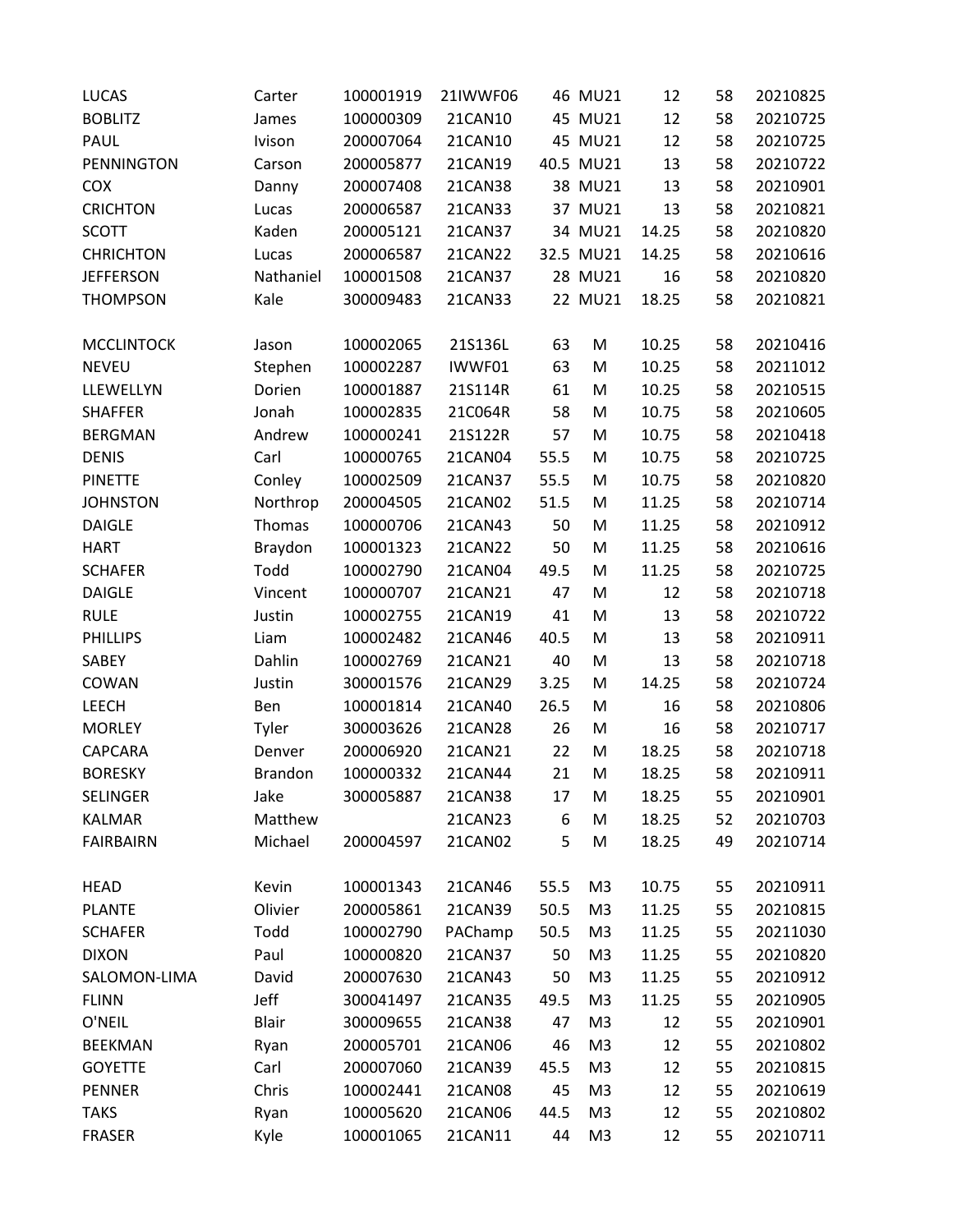| <b>STORRIER</b>    | Mathieu        | 100005275 | 21CAN33        | 44   | M <sub>3</sub> | 12    | 55 | 20210821 |
|--------------------|----------------|-----------|----------------|------|----------------|-------|----|----------|
| <b>BALON</b>       | Adam           | 200007370 | 21CAN09        | 43   | M <sub>3</sub> | 12    | 55 | 20210911 |
| <b>BALON</b>       | <b>Brad</b>    | 300001766 | 21CAN21        | 42.5 | M <sub>3</sub> | 12    | 55 | 20210718 |
| <b>KROEKER</b>     | Darren         | 200005837 | 21CAN16        | 39.5 | M <sub>3</sub> | 13    | 55 | 20210717 |
| CAMERON            | John           | 300095065 | 21CAN33        | 39   | M <sub>3</sub> | 13    | 55 | 20210821 |
| <b>SCHAUENBERG</b> | Ryan           | 100004278 | 21CAN33        | 38   | M <sub>3</sub> | 13    | 55 | 20210821 |
| <b>BARTON</b>      | Jason          | 300008022 | 21CAN33        | 37.5 | M <sub>3</sub> | 13    | 55 | 20210821 |
| <b>MOSSING</b>     | Tyron          | 300007495 | 21CAN33        | 37   | M <sub>3</sub> | 13    | 55 | 20210821 |
| <b>BERDAN</b>      | Michael        | 100005657 | 21CAN04        | 33.5 | M <sub>3</sub> | 14.25 | 55 | 20210725 |
| PAKEMAN            | Jim            | 200007179 | 21CAN14        | 33   | M <sub>3</sub> | 14.25 | 55 | 20210822 |
| <b>BEEKMAN</b>     | Jason          | 300006422 | 21CAN06        | 32.5 | M <sub>3</sub> | 14.25 | 55 | 20210802 |
| <b>EGGERT</b>      | Joseph         |           | 21CAN37        | 31   | M <sub>3</sub> | 14.25 | 55 | 20210820 |
| <b>TAGGART</b>     | Greg           | 100003030 | 21CAN10        | 29.5 | M <sub>3</sub> | 16    | 55 | 20210725 |
| <b>BREKKO</b>      | Mitch          | 300005054 | 21CAN09        | 21   | M <sub>3</sub> | 18.25 | 55 | 20210911 |
| <b>SHANKS</b>      | Jamie          | 300002594 | 21CAN14        | 20.5 | M <sub>3</sub> | 18.25 | 55 | 20210822 |
| <b>SKANDS</b>      | Chad           |           | 21CAN46        | 20   | M <sub>3</sub> | 18.25 | 55 | 20210911 |
| <b>MOORE</b>       | <b>Brandon</b> | 300009386 | 21CAN35        | 15.5 | M <sub>3</sub> | 18.25 | 52 | 20210905 |
| <b>DAVIS</b>       | Chris          | 100000724 | 21CAN28        | 14   | M <sub>3</sub> | 18.25 | 52 | 20210717 |
| <b>GRASSL</b>      | Wayne          | 200006690 | 21CAN09        | 8.25 | M <sub>3</sub> | 18.25 | 49 | 20210911 |
| <b>DOUGHTY</b>     | Michael        | 100000843 | 21CAN40        | 5.5  | M <sub>3</sub> | 18.25 | 46 | 20210806 |
| <b>FRIEDER</b>     | Matthew        | 300001835 | 21CAN40        | 5    | M <sub>3</sub> | 18.25 | 46 | 20210806 |
| <b>WRIGHT</b>      | Jody           | 200004270 | 21CAN37        | 4    | M <sub>3</sub> | 18.25 | 46 | 20210820 |
| <b>LAUSCHER</b>    | Cody           | 100005293 | 21CAN24        | 4    | M <sub>3</sub> | 18.25 | 46 | 20210623 |
| <b>HILL</b>        | Matt           | 100001012 | 21CAN21        | 3    | M <sub>3</sub> | 18.25 | 46 | 20210718 |
| <b>JOHNSON</b>     | Todd           | 100004750 | 21C045R        | 59   | M4             | 10.75 | 55 | 20210502 |
| <b>ROSS</b>        | Doug           | 100004754 | 21S148R        | 58   | M4             | 10.75 | 55 | 20210613 |
| CRESSWELL          | Robert         | 100000673 | 21CAN11        | 52   | M4             | 11.25 | 55 | 20210711 |
| <b>WINK</b>        | Robert         | 100005696 | <b>21CAN38</b> | 51   | M4             | 11.25 | 55 | 20210901 |
| KOLEWASKI          | Jay            | 100001649 | 22C013R        | 50   | M4             | 11.25 | 55 | 20210905 |
| <b>KRAUS</b>       | Charles        | 100001680 | 22C027R        | 49.5 | M4             | 11.25 | 55 | 20210904 |
| ANDERSON           | <b>Brant</b>   | 100003610 | 21CAN34        | 48.5 | M4             | 11.25 | 55 | 20210821 |
| <b>RULE</b>        | Ken            | 100002758 | 21CAN19        | 47   | M4             | 12    | 55 | 20210722 |
| HOLLERBAUM         | Boyd           | 100004950 | 21CAN09        | 46   | M4             | 12    | 55 | 20210911 |
| <b>GILMORE</b>     | Scott          | 200004777 | 21CAN46        | 45   | M4             | 12    | 55 | 20210911 |
| <b>KLEIN</b>       | Laz            | 100001637 | 21CAN03        | 45   | M4             | 12    | 55 | 20210703 |
| <b>GILBERT</b>     | Sean           | 200007337 | 21CAN14        | 44.3 | M4             | 12    | 55 | 20210822 |
| <b>PINETTE</b>     | Parnell        | 100002514 | 21CAN28        | 44   | M4             | 12    | 55 | 20210717 |
| <b>BERUBE</b>      | Luc            | 200007251 | 21CAN33        | 41   | M4             | 13    | 55 | 20210821 |
| <b>BROWN</b>       | Matthew        | 300002651 | 21CAN46        | 41   | M4             | 13    | 55 | 20210911 |
| <b>BAUMAN</b>      | Peter          | 200004629 | 21CAN06        | 40.5 | M4             | 13    | 55 | 20210802 |
| <b>COULOMBE</b>    | Craig          | 100000658 | 21CAN21        | 39.5 | M4             | 13    | 55 | 20210718 |
| HAYWARD            | Jonathan       | 100001340 | 21CAN37        | 39   | M4             | 13    | 55 | 20210820 |
| <b>PERKINS</b>     | Jonathan       | 100003589 | 21CAN46        | 39   | M4             | 13    | 55 | 20210911 |
| SPRACKETT          | Sean           | 200006266 | 21CAN19        | 36.5 | M4             | 13    | 55 | 20210722 |
| <b>BIBEAU</b>      | Etienne        | 300008168 | 21CAN39        | 34   | M4             | 14.25 | 55 | 20210815 |
| <b>GERMAIN</b>     | Sheldon        | 100003945 | 21CAN09        | 32   | M4             | 14.25 | 55 | 20210911 |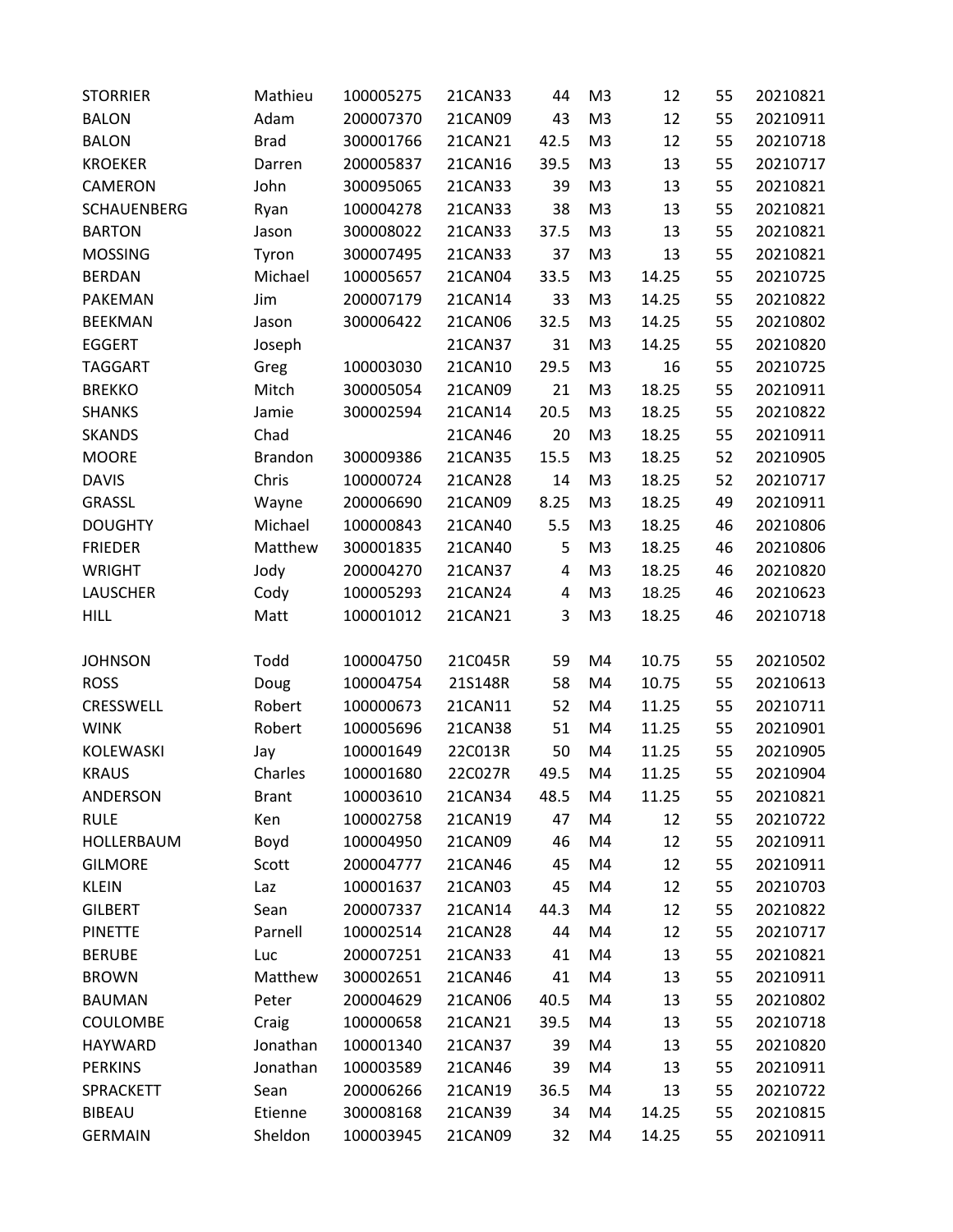| O'NEILL           | Keith          | 200005467 | 21CAN35        | 32             | M <sub>4</sub> | 14.25 | 55 | 20210905 |
|-------------------|----------------|-----------|----------------|----------------|----------------|-------|----|----------|
| <b>IMHOFF</b>     | Kevin          | 100005872 | 21CAN09        | 29             | M4             | 16    | 55 | 20210911 |
| LAXDAL            | Grant          | 300003263 | 21CAN37        | 5.5            | M4             | 16    | 55 | 20210820 |
| <b>SUSOEFF</b>    | Mischa         | 300006610 | 21CAN04        | 22             | M4             | 18.25 | 55 | 20210725 |
| <b>RIGBY</b>      | Gord           | 100002663 | 21CAN46        | 21             | M4             | 18.25 | 55 | 20210911 |
| PINSONNEAULT      | Troy           | 300002668 | 21CAN37        | 19.5           | M4             | 18.25 | 55 | 20210820 |
| <b>MAKINSON</b>   | Daryl          | 100001975 | 21CAN44        | 18.5           | M4             | 18.25 | 55 | 20210911 |
| <b>MUELLER</b>    | Mark           | 100002245 | 21CAN44        | 5.5            | M4             | 18.25 | 46 | 20210911 |
| <b>FRIEDRICH</b>  | Mark           | 300009471 | 21CAN01        | 5              | M4             | 18.25 | 46 | 20210702 |
| <b>LEECH</b>      | Gene           | 100001821 | 21CAN40        | 4              | M4             | 18.25 | 46 | 20210806 |
| <b>CRADDOCK</b>   | Sean           | 300001597 | 21CAN40        | $\overline{2}$ | M4             | 18.25 | 46 | 20210806 |
| <b>MILLER</b>     | David          | 100002177 | 21C064R        | 62             | M <sub>5</sub> | 10.25 | 55 | 20210605 |
| <b>COLLOMBIN</b>  | Mike           | 100003611 | <b>21CAN05</b> | 55             | M <sub>5</sub> | 10.75 | 55 | 20210701 |
| <b>DEBRUIN</b>    | Doug           | 100005686 | 21CAN01        | 50             | M <sub>5</sub> | 11.25 | 55 | 20210702 |
| <b>WHITE</b>      | Cameron        | 100003313 | <b>21CAN08</b> | 46.5           | M <sub>5</sub> | 12    | 55 | 20210619 |
| <b>HORWOOD</b>    | Richard        | 300069170 | 21CAN21        | 46             | M <sub>5</sub> | 12    | 55 | 20210718 |
| <b>RAPPEL</b>     | James          | 100005897 | 21CAN24        | 44.5           | M <sub>5</sub> | 12    | 55 | 20210623 |
| PIHRAG            | Trevor         | 100002504 | 21CAN33        | 43             | M <sub>5</sub> | 12    | 55 | 20210821 |
| <b>STACY</b>      | Tom            | 100005216 | 21CAN38        | 41             | M <sub>5</sub> | 13    | 55 | 20210901 |
| <b>DOLTER</b>     | <b>Brenton</b> | 200004567 | 21CAN21        | 39             | M <sub>5</sub> | 13    | 55 | 20210718 |
| CALHOUN           | Bill           | 100004917 | 21CAN05        | 38.5           | M <sub>5</sub> | 13    | 55 | 20210701 |
| <b>GRAY</b>       | Allan          | 100001014 | 21CAN21        | 37.5           | M <sub>5</sub> | 13    | 55 | 20210718 |
| <b>ASPER</b>      | Leonard        | 100004884 | 21S122R        | 35             | M <sub>5</sub> | 14.25 | 55 | 20210418 |
| <b>BONNICI</b>    | Vincent        | 100005587 | 21CAN02        | 33.5           | M <sub>5</sub> | 14.25 | 55 | 20210714 |
| PENNINGTON        | Alex           | 100002442 | 21CAN10        | 32             | M <sub>5</sub> | 14.25 | 55 | 20210725 |
| <b>BREITKREUZ</b> | Roger          | 100000391 | 21CAN34        | 31             | M <sub>5</sub> | 14.25 | 55 | 20210821 |
| <b>BORESKY</b>    | Don            | 100000333 | 21CAN44        | 27             | M <sub>5</sub> | 16    | 55 | 20210911 |
| <b>LEECH</b>      | Darcy          | 100001819 | 21CAN40        | 27             | M <sub>5</sub> | 16    | 55 | 20210806 |
| <b>HARDS</b>      | Eric           | 100001311 | 21CAN24        | 26             | M <sub>5</sub> | 16    | 55 | 20210623 |
| <b>SOARES</b>     | Paul           | 100005851 | 21CAN38        | 22             | M <sub>5</sub> | 18.25 | 55 | 20210901 |
| <b>GADSBY</b>     | Mike           | 100004963 | 21CAN09        | 16             | M <sub>5</sub> | 18.25 | 52 | 20210911 |
| <b>GEARY</b>      | <b>Bruce</b>   | 300003249 | 21CAN40        | 12             | M <sub>5</sub> | 18.25 | 52 | 20210806 |
| <b>PHILLIPS</b>   | Dave           | 100002476 | 21CAN37        | 57             | M <sub>6</sub> | 10.75 | 55 | 20210820 |
| <b>DODD</b>       | <b>Bruce</b>   | 100000829 | 22S052R        | 56.5           | M <sub>6</sub> | 10.75 | 55 | 20210926 |
| <b>PERSON</b>     | Peter          | 100002462 | 21CAN06        | 49.5           | M <sub>6</sub> | 11.25 | 55 | 20210802 |
| <b>STACY</b>      | Jim            | 100002954 | 21CAN11        | 45.5           | M <sub>6</sub> | 12    | 55 | 20210711 |
| CHARBONNEAU       | Martin         | 200005659 | 21CAN39        | 44             | M <sub>6</sub> | 12    | 55 | 20210815 |
| <b>JONKMAN</b>    | Edward         | 100001559 | <b>21CAN08</b> | 44             | M <sub>6</sub> | 12    | 55 | 20210619 |
| <b>ROUSSILLE</b>  | Sylvain        | 100002740 | 21CAN43        | 44             | M <sub>6</sub> | 12    | 55 | 20210912 |
| <b>KIRBY</b>      | Mark           | 100001625 | 21CAN14        | 43.5           | M <sub>6</sub> | 12    | 55 | 20210822 |
| <b>PRICE</b>      | Robert         | 100002566 | 21CAN06        | 41             | M <sub>6</sub> | 13    | 55 | 20210802 |
| <b>WILKINSON</b>  | Gary           | 200007599 | 21CAN39        | 40             | M6             | 13    | 55 | 20210815 |
| <b>GIBBONS</b>    | Scott          | 100003613 | 21CAN22        | 35             | M <sub>6</sub> | 14.25 | 55 | 20210616 |
| <b>CLOUTIER</b>   | Jean           | 100000569 | 21CAN39        | 34.5           | M6             | 14.25 | 55 | 20210815 |
| <b>LUTFY</b>      | Richard        | 100004725 | PAChamp        | 28             | M <sub>6</sub> | 16    | 55 | 20211030 |